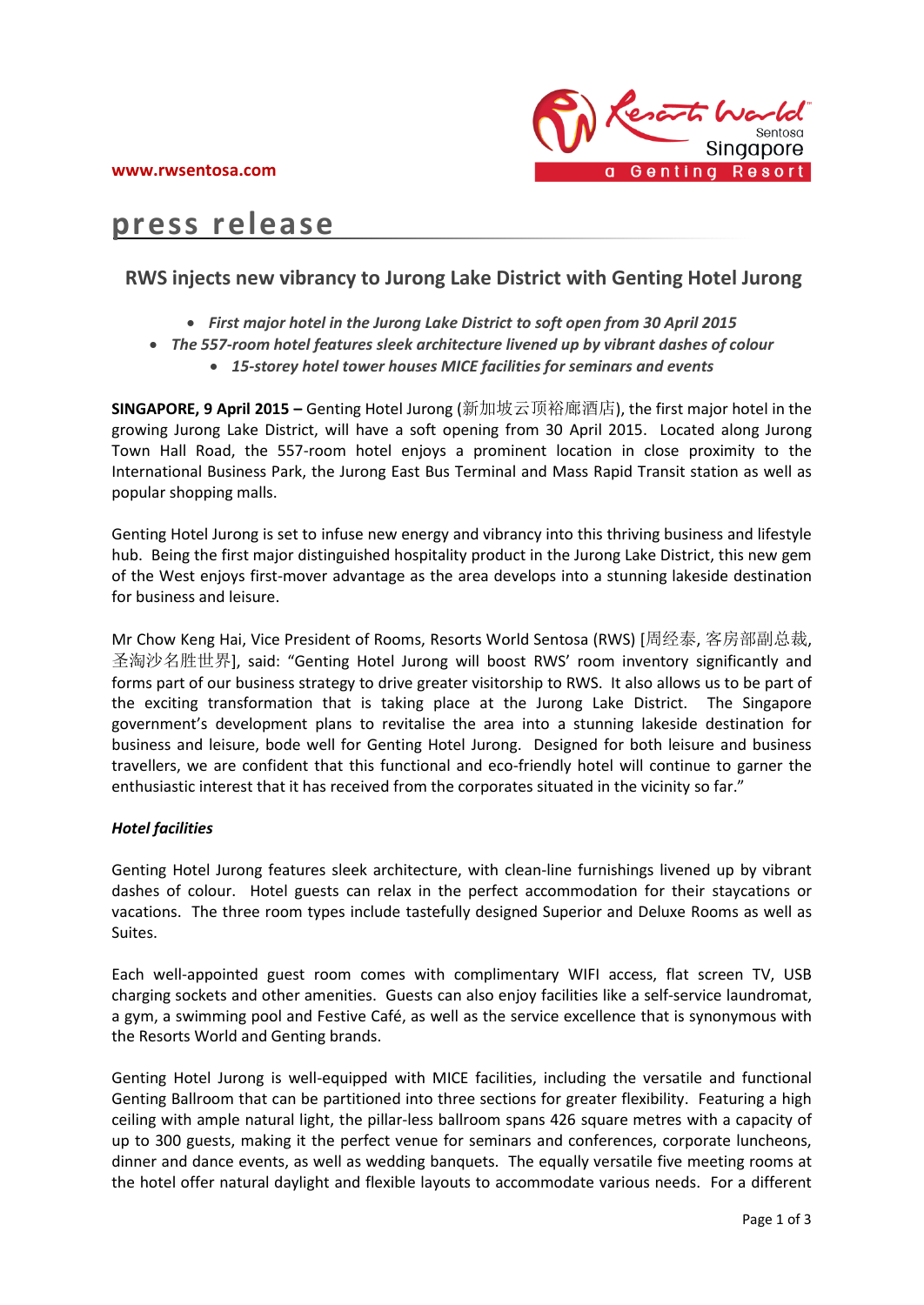experience, the hotel's sky lounge located at the roof-top with an adjoining lawn is perfect for intimate receptions and parties.

# *'Hotel in a garden' setting*

In keeping with the lush greenery and tranquil environment of Jurong Lake, Genting Hotel Jurong has incorporated the theme of "a hotel in a garden" into its design. Its roof-top garden and sky terrace offers expansive views of the Jurong Lake District. Most of the hotel façade is North and South facing to minimise heat gain. In addition, as part of the hotel's green efforts, a rainwater collection system has been implemented to reduce water consumption for irrigation purposes. Recycling bins are available to encourage recycling.

Well-connected by expressways and public transport, Genting Hotel Jurong is only a 15-minute drive from the Tuas Checkpoint, a 25-minute drive from RWS and a 40-minute drive from Changi International Airport.

Hotel guests can ride the complimentary 24-hour shuttle bus that runs continually between Genting Hotel Jurong and RWS.

Tickets to RWS' attractions are available for purchase at Genting Hotel Jurong.

For reservations and enquiries, please visit [www.rwsentosa.com/ghj,](http://www.rwsentosa.com/ghj) call +65 6577 8888 or email [reservations@rwsentosa.com.](mailto:reservations@rwsentosa.com)

| <b>ABOUT GENTING HOTEL JURONG</b> |                                                                        |                                                |     |
|-----------------------------------|------------------------------------------------------------------------|------------------------------------------------|-----|
| <b>Address</b>                    | 2 Town Hall Link, Singapore 608516                                     |                                                |     |
|                                   | Tel: +65 6577 8888, Fax: +65 6577 8895, Website:                       |                                                |     |
|                                   | www.rwsentosa.com/ghi, Email: reservations@rwsentosa.com               |                                                |     |
| <b>Facilities</b>                 | A 15-storey hotel tower complete with landscape deck and roof-top      |                                                |     |
|                                   | sky lounge function area, 1-level basement mechanised car park, the    |                                                |     |
|                                   | pillar-less Genting Ballroom and five meeting rooms, Internet          |                                                |     |
|                                   | stations, Festive Café serving Asian favourites for daily breakfast as |                                                |     |
|                                   | well as weekend afternoon hi-tea buffets and weekend buffet            |                                                |     |
|                                   | dinners, outdoor functional lawn, swimming pool and a gym.             |                                                |     |
| <b>Number of Rooms</b>            | 557                                                                    |                                                |     |
|                                   |                                                                        |                                                |     |
| <b>Room categories</b>            | <b>Superior Room</b>                                                   | οf<br>Within<br>18<br>this<br>metres<br>square | 456 |
|                                   | with three bed                                                         | contemporary space, guests will find the       |     |
|                                   | type options:                                                          | basic amenities they need.                     |     |
|                                   | King, Queen and                                                        |                                                |     |
|                                   | Twin                                                                   |                                                |     |
|                                   | Deluxe Room                                                            | With a comfortable 27 square metres of         | 98  |
|                                   | with two bed                                                           | serenity, the Deluxe Room is designed for      |     |
|                                   | type options:                                                          | guests who appreciate luxury without the       |     |
|                                   | King and Queen                                                         | frills.                                        |     |
|                                   | Suite (King bed                                                        | Guests can unwind in 54 square metres of       | 3   |
|                                   | type)                                                                  | elegance and calm for absolute relaxation.     |     |
|                                   |                                                                        | The Deluxe Suite is the perfect setting for    |     |
|                                   |                                                                        | its contemporary and cosy vibe.                |     |